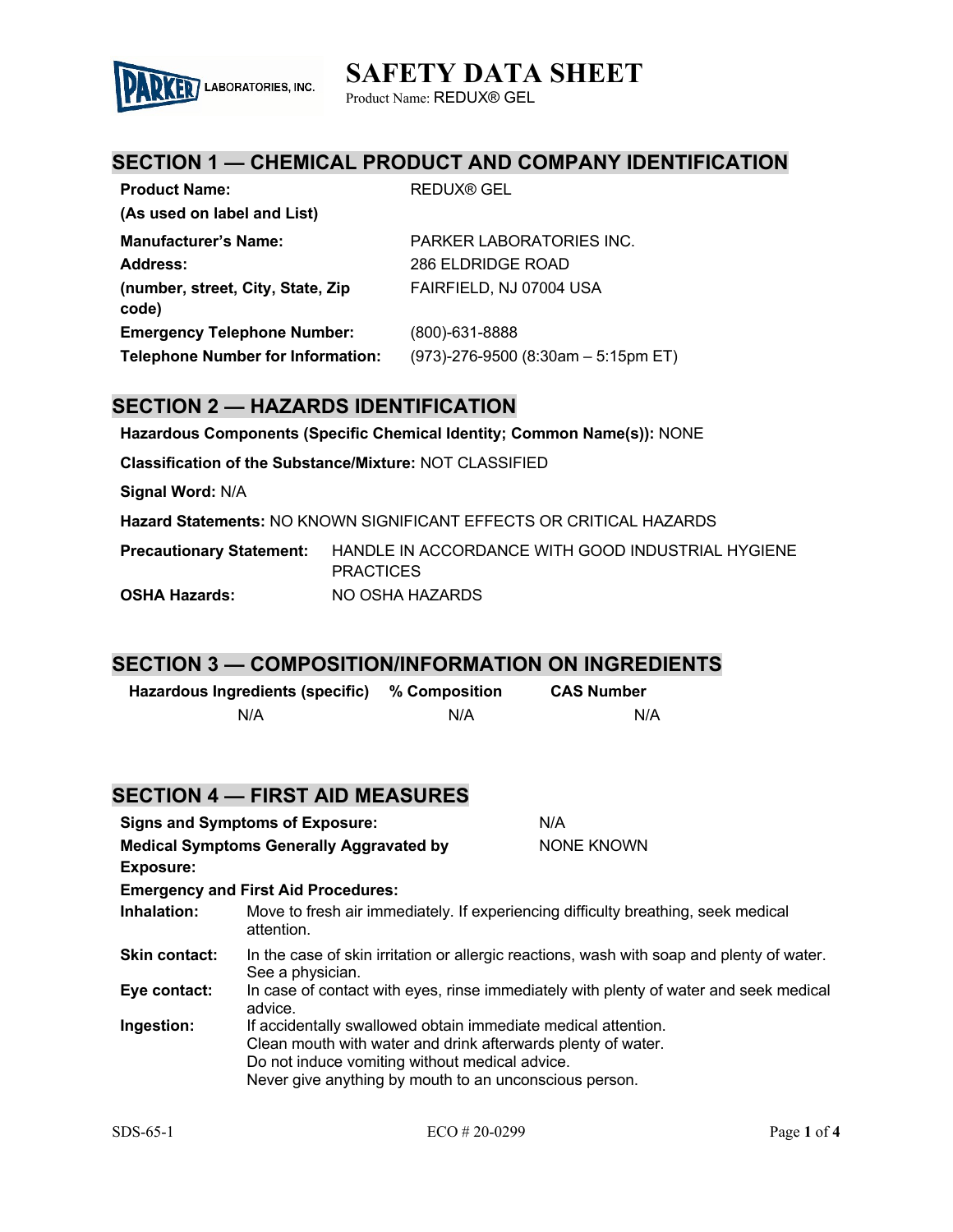

Product Name: REDUX® GEL

## **SECTION 5 — FIRE FIGHTING MEASURES**

**Flash Point(Method Used):** NON-FLAMMABLE **Flammable Limits**: N/A **LEL**: N/A **UEL**: N/A

**Extinguishing Media:** NOT APPLICABLE. PRODUCT WILL NOT SUPPORT COMBUSTION

**Special Fire Fighting Procedures:** NONE

**Unusual Fire and Explosion Hazards:** NONE

**Protective Equipment and Precautions for Firefighters:** N/A

### **SECTION 6— ACCIDENTAL RELEASE MEASURES**

**Leak and Spill Procedures:** WIPE UP AND PLACE IN WASTE CONTAINER. WASH SPILL WITH WATER AND DRY AREA TO ELIMINATE SLIPPING HAZARDS **Personal Precautions:** N/A **Environmental Precautions:** N/A

### **SECTION 7— HANDLING AND STORAGE**

**Handling procedures and Equipment:** N/A **Storage requirements:** NO SPECIAL PRECAUTIONS REQUIRED.

### **SECTION 8— EXPOSURE CONTROL/PERSONAL PROTECTION**

| <b>Exposure Limits:</b> $\Box$ ACGIH TLV                                        |  | $\Box$ OSHA PEL | $\Box$ Other(Specify)                                                    |
|---------------------------------------------------------------------------------|--|-----------------|--------------------------------------------------------------------------|
| <b>Specific Engineering Controls (such as</b><br>ventilation, enclosed process) |  |                 | <b>ENSURE ADEQUATE VENTILATION</b>                                       |
| <b>Personal Protective Equipment:</b>                                           |  |                 |                                                                          |
| $\Box$ Gloves $\Box$ Eye                                                        |  |                 | $\Box$ Clothing $\Box$ Footwear $\Box$ Respirator $\Box$ Other (specify) |

**If checked, please specify type:**

### **SECTION 9— PHYSICAL AND CHEMICAL PROPERTIES**

| <b>Physical State(Appearance):</b>    | Viscous, Aqueous Gel |
|---------------------------------------|----------------------|
| Color:                                | Light Blue           |
| Odor:                                 | N/A                  |
| Specific Gravity(H <sub>2</sub> O=1): | 1.03                 |
| pH:                                   | $5.5 - 6.5$          |
| <b>Solubility in Water:</b>           | Soluble in water     |
| <b>Boiling point:</b>                 | N/D                  |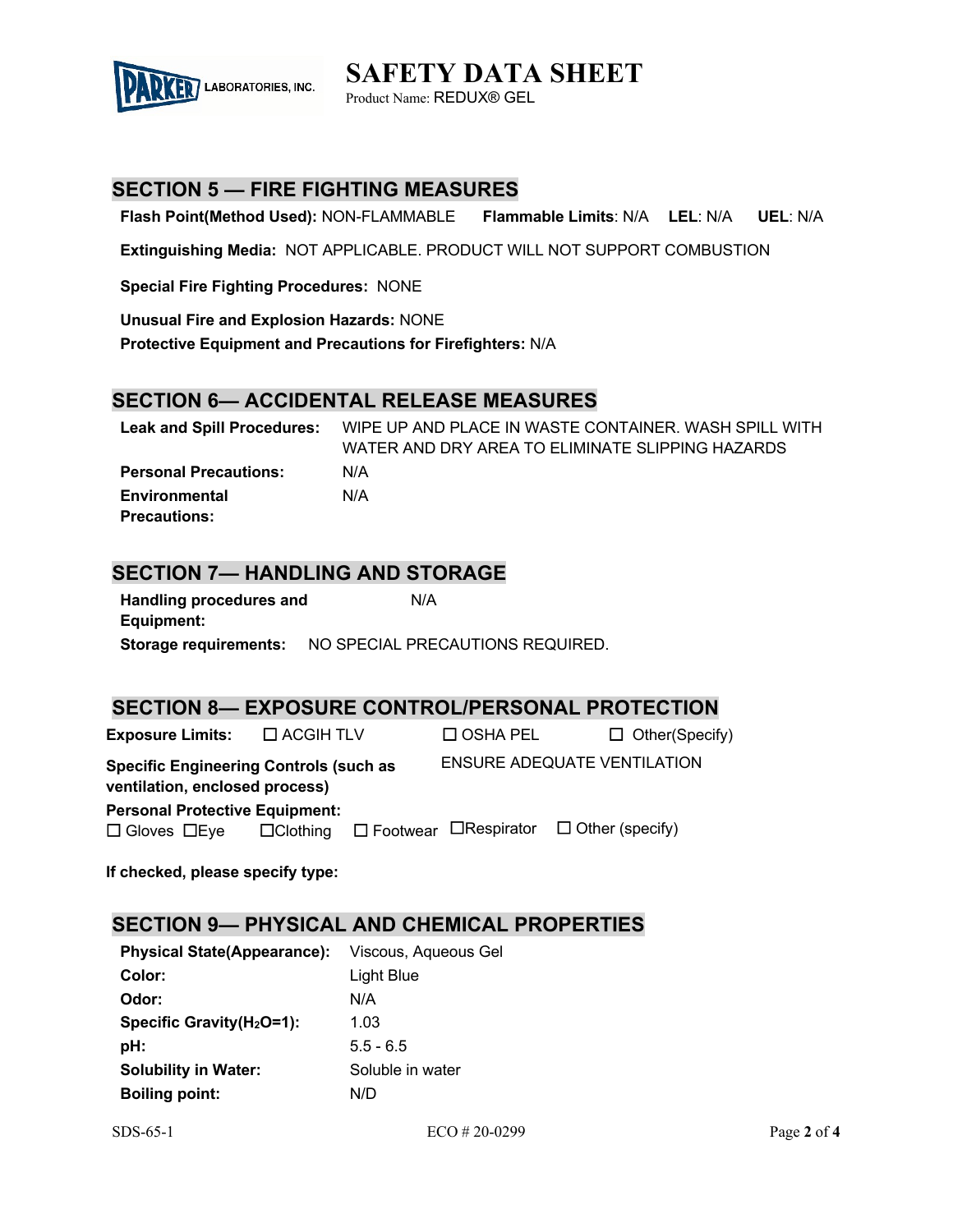

Product Name: REDUX® GEL

| <b>Melting Point:</b>          | N/D                   |
|--------------------------------|-----------------------|
| Flammability (solid, gas):     | N/D                   |
| Vapor Pressure(mm Hg):         | N/D                   |
| <b>Vapor Density (AIR=1):</b>  | N/D                   |
| <b>Viscosity:</b>              | 180,000 - 260,000 cps |
| Density:                       | N/D                   |
| <b>Evaporation Rate (Butyl</b> | N/D                   |
| Acetate= 1):                   |                       |

# **SECTION 10 — STABILITY AND REACTIVITY**

| Stability: Unstable $\Box$                             | <b>Conditions to Avoid: NONE</b>              |                                                                                     |  |
|--------------------------------------------------------|-----------------------------------------------|-------------------------------------------------------------------------------------|--|
| Stable $\boxtimes$                                     |                                               |                                                                                     |  |
| <b>Hazardous Decomposition or Byproducts:</b>          | <b>NONE</b>                                   |                                                                                     |  |
| Incompatibility (Materials to Avoid): STRONG OXIDIZERS |                                               |                                                                                     |  |
| <b>Hazardous Polymerization:</b>                       | May Occur? $\Box$ Will Not Occur? $\boxtimes$ |                                                                                     |  |
| <b>Conditions to Avoid: NONE</b>                       |                                               |                                                                                     |  |
|                                                        |                                               | Reactivity: NO SPECIFIC TEST DATA RELATED TO REACTIVITY AVAILABLE FOR THIS PRODUCT. |  |

### **SECTION 11 — TOXICOLOGICAL INFORMATION**

**Health Hazards (Acute and Chronic):** NONE KNOWN

| Route(s) of<br>Entry: | $\square$ Skin Contact | $\Box$ Eye Contact         | $\Box$ Inhalation | <b>区</b> Ingestion        |
|-----------------------|------------------------|----------------------------|-------------------|---------------------------|
| Carcinogenicity:      | NTP? NO                | <b>IARC Monographs? NO</b> |                   | <b>OSHA Regulated: NO</b> |

**Signs and Symptoms of Exposure:** N/A

**Medical Conditions Generally Aggravated by Exposure**: NONE KNOWN

## **SECTION 12 — ECOLOGICAL INFORMATION**

| <b>Ecotoxicity:</b>                  | N/A                                         |
|--------------------------------------|---------------------------------------------|
| <b>Persistence and Degradability</b> | THERE IS NO DATA AVAILABLE FOR THIS PRODUCT |
| <b>Bioaccumulative Potential</b>     | THERE IS NO DATA AVAILABLE FOR THIS PRODUCT |
| <b>Mobility in the Soil:</b>         | THERE IS NO DATA AVAILABLE FOR THIS PRODUCT |
| <b>Additional Ecological</b>         | THERE IS NO DATA AVAILABLE FOR THIS PRODUCT |
| Information:                         |                                             |

### **SECTION 13 — DISPOSAL CONSIDERATIONS**

#### **Waste Disposal:**

FOLLOW ALL FEDERAL, STATE AND LOCAL REGULATIONS FOR NON-HAZARDOUS WASTE